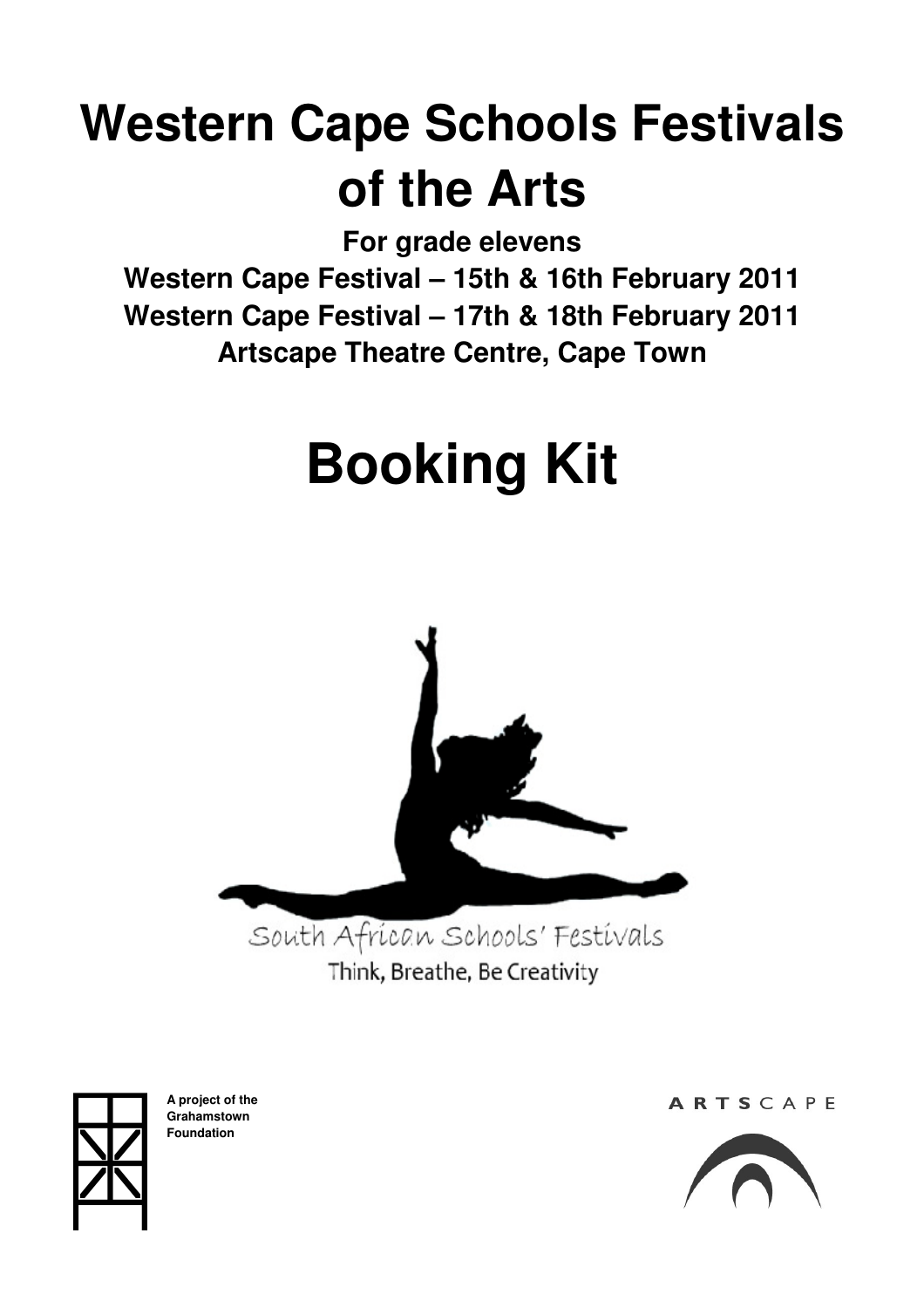# **Contents**

| South African Schools Festivals | $\mathbf 2$ |
|---------------------------------|-------------|
| What can you expect?            | 3           |
| How to book                     | 4           |
| <b>Workshop Choices</b>         | 5           |
| Festival Etiquette and          |             |
| Code of Conduct                 | 6           |
| <b>General Information</b>      |             |
|                                 |             |

**Festival Enrolment Form & Workshop Form – please download separately** 

# **The South African Schools Festivals**

Invite you to be part of a life-altering, mind-blowing, soul-soaring experience with the arts! Join with over 6 000 young South Africans of different backgrounds doing just that around the country. Let the **brilliant shows** stir your soul; let the **handson workshops** empower you and draw out your potential; feel the **lectures** stretch your mind, and let the rich mix of **people** you'll meet broaden your mind.

# **What does the festival offer?**

- Two jam-packed days of intense and varied arts experiences;
- Non-competitive interactions with 540 grade eleven learners and their teachers, representing schools from all over the Western Cape;
- The chance to experience the wonderful facilities at Artscape Theatre Centre, Cape Town;
- The chance to discover new things about the arts, your friends, your teachers, other grade elevens from other schools, and yourselves;
- A cultural feast within an intense but carefully structured and varied programme of arts related activities.

# **The festival aims to:**

- Enrich the cultural and educational life of our province's young people;
- Highlight the power of the arts as a universal tool of communication and empowerment;
- Ignite a life-long passion for the arts in young people.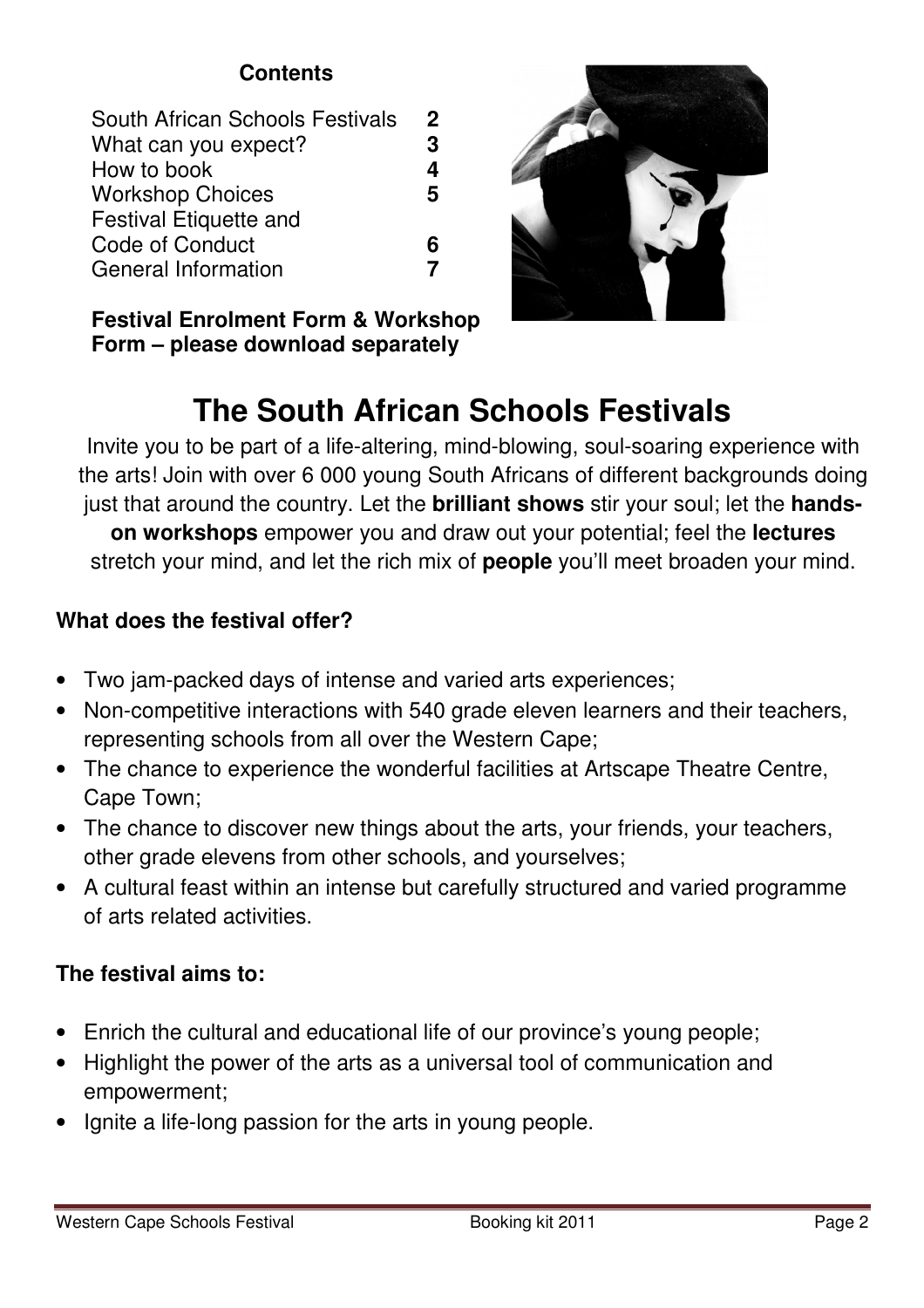# **Take advantage of ...**

• **Excellent value for money!** 

R340 per delegate – and you get all this:

# • **A vibrant inspiring programme!** In a jam-packed two days you will experience: a stunning **Keynote Address** designed to motivate and inspire; **hands-on workshops** with skilled and vibrant workshop leaders – choose from a selection of drama, dance, visual arts, writing and music; **Theatre, Dance and Music** that will make you laugh, cry, and shout for more; **lectures** to make you see things in a whole new way ... and **light meals** to keep you going!

# **Our contact details are as follows:**

The Manager Schools Festivals Grahamstown Foundation PO Box 304 Grahamstown, 6140

# **Some ideas for saving those cents ...**

The earlier you commit to attending the festival the easier it becomes to get there! Use your imagination and embark on entrepreneurial efforts of all kinds ... civvies days ... raffles ... cake sales...

# **Further sponsorship and contact details ...**

Limited sponsorship is available to those in need who apply in good time. If you have done all you can to raise money, but fall short of the full amount, you may apply in writing for additional sponsorship. **Please note**: Closing date for

sponsorship requests is on

# **25 January 2011.**

Telephone: 046 603 1107 Fax: 046 622 7462 Email: lily.may@foundation.org.za Website: http://schoolfest.foundation.org.za Facebook : Schools Festivals

**"It was a once-in-a-lifetime experience for my learners. It has positive and inspiring effect on them. The whole vibe of energy, atmosphere and prospects are new, different and uplifting. Thank you for helping to breathe life into my learners."** 

**-Teacher, 2010**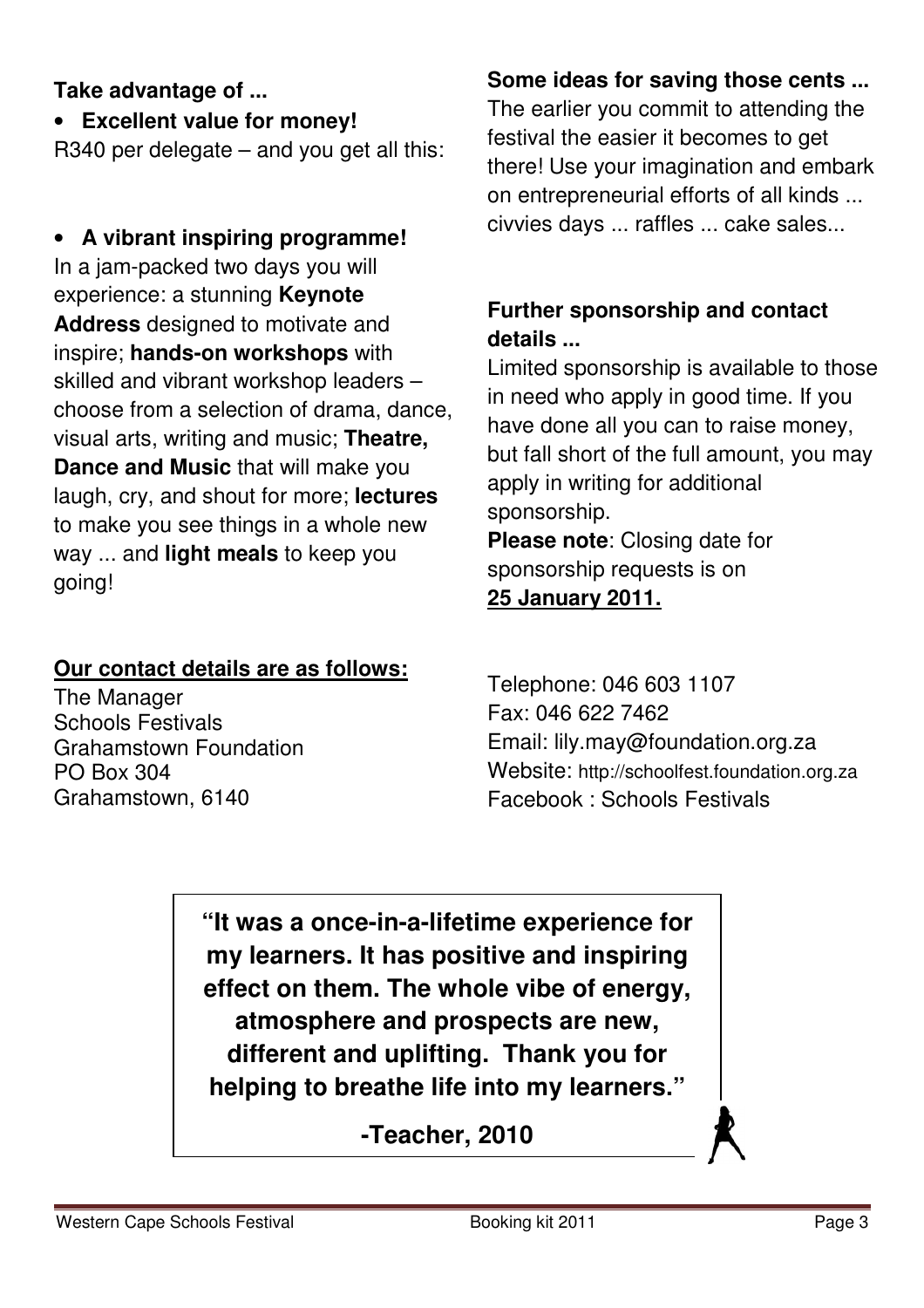# **How to book:**

#### **Closing date for enrolments: Final Closing Date: 25 January 2011**  *(Note: Subject to space still being available by this date)*

**NOTE:** Numbers are limited to the available seats in venues and the workshops on offer. The closing date allows the organisers time to prepare a well planned event. We cannot accommodate delegates who just "arrive" without letting us know well beforehand. Confirmation of delegates is on a first come, first served basis while space is available.

#### **Festivals can be full BEFORE closing date.**

#### **Four easy steps to enrol:**

**1. ENROLMENT FORM:** Remove the centre page **"Western Cape Schools Festival Enrolment Form"** from this booklet. Kindly complete ALL the information on both sides and fax it to us.

**2. GENERAL:** Enter the name and address of your school. Please be sure to enter the telephone and fax numbers, as well as teachers' cell numbers. **NB** Fax numbers enable us to confirm enrolments and give delegates important last minute information, e.g. the starting and finishing time of each day.

**3. WORKSHOPS:** Enter your names and those of your pupils on the **"Workshop &** 

**Enrolment Form"** (centre pages) and fax it to us. Leave the "Workshop Choices" section blank and complete and re-fax it once we have sent you the workshop information.

Workshop information will be sent to you when we receive your enrolment form. When you receive the workshop information, each learner should choose five workshops from the list, and their choices should be entered into the appropriate box on the Workshop Enrolment Form. Please duplicate the form should you need more space.

**4. PAYMENT:** Payment made before 25 January 2011 will secure your booking (subject to available space.) Enrolments are accepted on a first come, first served basis. Both learners and teachers are liable for the enrolment fee.

Payment can be made in two ways:

#### **a) By direct deposit** to: *The Grahamstown Foundation Standard Bank, Grahamstown Branch code 050917 Account number 081 996 071*

**NB:** Please write **WC Festival** on the deposit slip and fax it, with **both** of your enrolment forms, to *Fax number 046 622 7462* 

**OR**

**b) By cheque** made out to the *Grahamstown Foundation*, and posted with your enrolment form to: **Schools Festivals. Schools Festivals,** *Grahamstown Foundation PO Box 304, Grahamstown, 6140* 

**CANCELLATION FEE:** In the event of a cancellation, a cancellation fee of R170 will be levied plus any costs incurred e.g. food that has been booked and paid for by the organisers. The remaining sum will be refunded **after** the festival and only on a **written request** for a refund with a doctor's note or note from the parent(s) / guardian(s).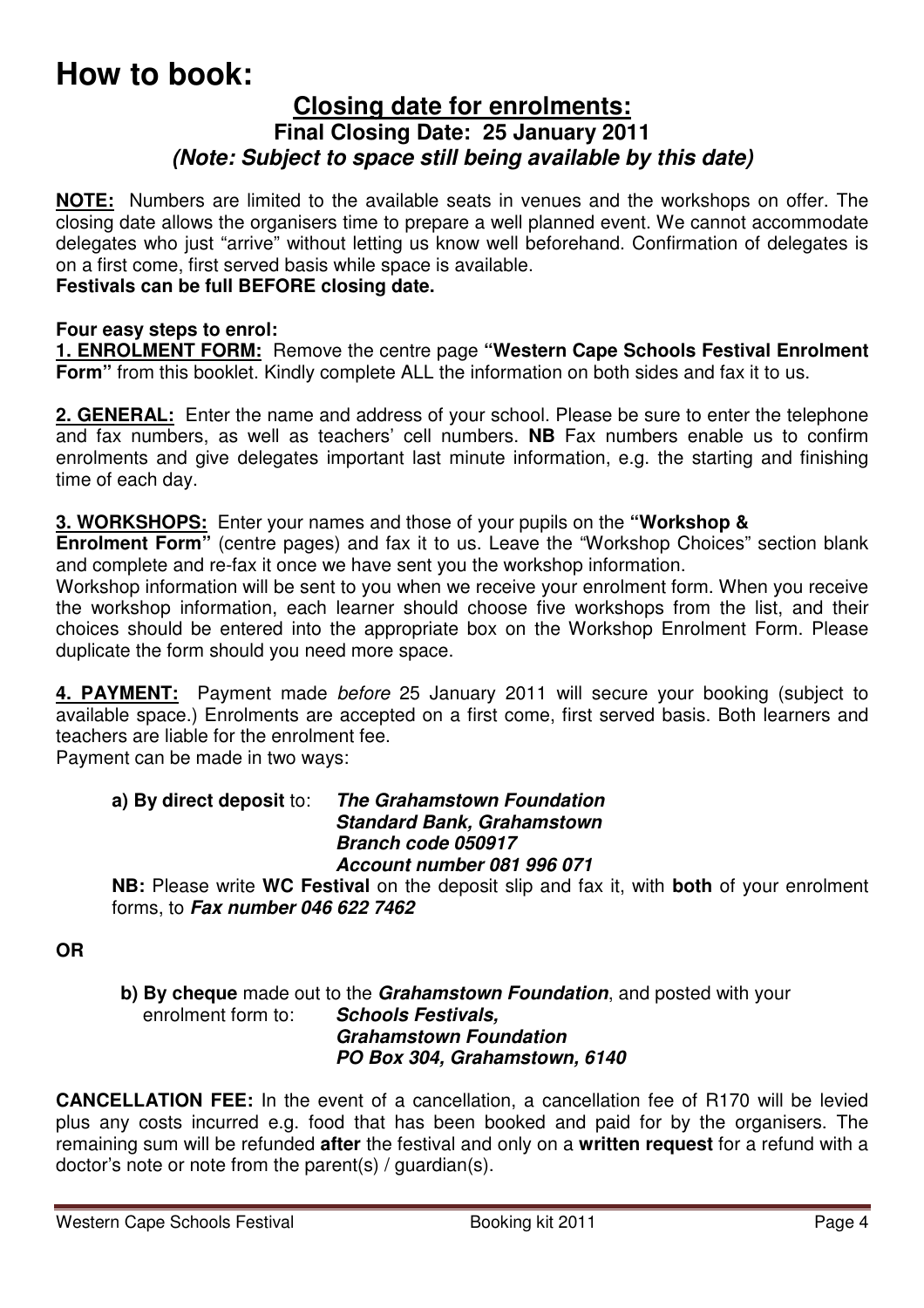# **About the Workshop Choices**

Please send us your Western Cape Schools Festival Enrolment form so that we can send you the list of workshop choices as soon as possible. Delegates who make their choices early stand an excellent chance of getting the workshops that appeal to them the most! Delegates can look forward to a vibrant and exciting selection of workshops. The following is a selection of what has been offered in the past:

**Trap Boetie Trap! Wena! -** Welcome to your body. This is how you use it. Throwyourselves into this contemporary dance workshop and find the physical YOU.

**Soul Expressions -** Gain insight into problems, interpersonal relationships and behaviour through the techniques of psychodrama, such as role-play, role reversal and empty chair techniques. Explore new possibilities for personal expression.

**What happens next? -** Creating a play can be confusing business. Make things easier for yourself by discovering how to generate material and structure your writing so it works for you and the stage.

**Staging Stories -** Learn some of the demands and skills of acting on Camera. Create a scene, record it and play it back.

**Listen With your Eyes -** Ssh. Be still. Be quiet. Be aware of where you are. Listen with your eyes…and theatre will happen. This integrated workshop looks at some of the approaches of building theatre from scratch.

**The Music Within You -** In any genre, music is a form of art, experienced even before birth. Lyrics and melody can help bring out the 'you' that you hide within. Bring along your favorite song on CD and lets discover your song.

**Funk -** Let's focus on creating awareness of your body through one of the most fun forms of dancing: FUNK! It's stylised, jazz based and has elements of LA funk.

**Style Elements -** "Take a stand. Express yourself... and find your hip-hop voice. Discover your favourite style elements and shout it out."

**Beat Riders -** Learn the styles of B-boy, break dancing, boogey-popping and locking. Interpret these steps to the sounds of old-school funk music!

# **and much much more!**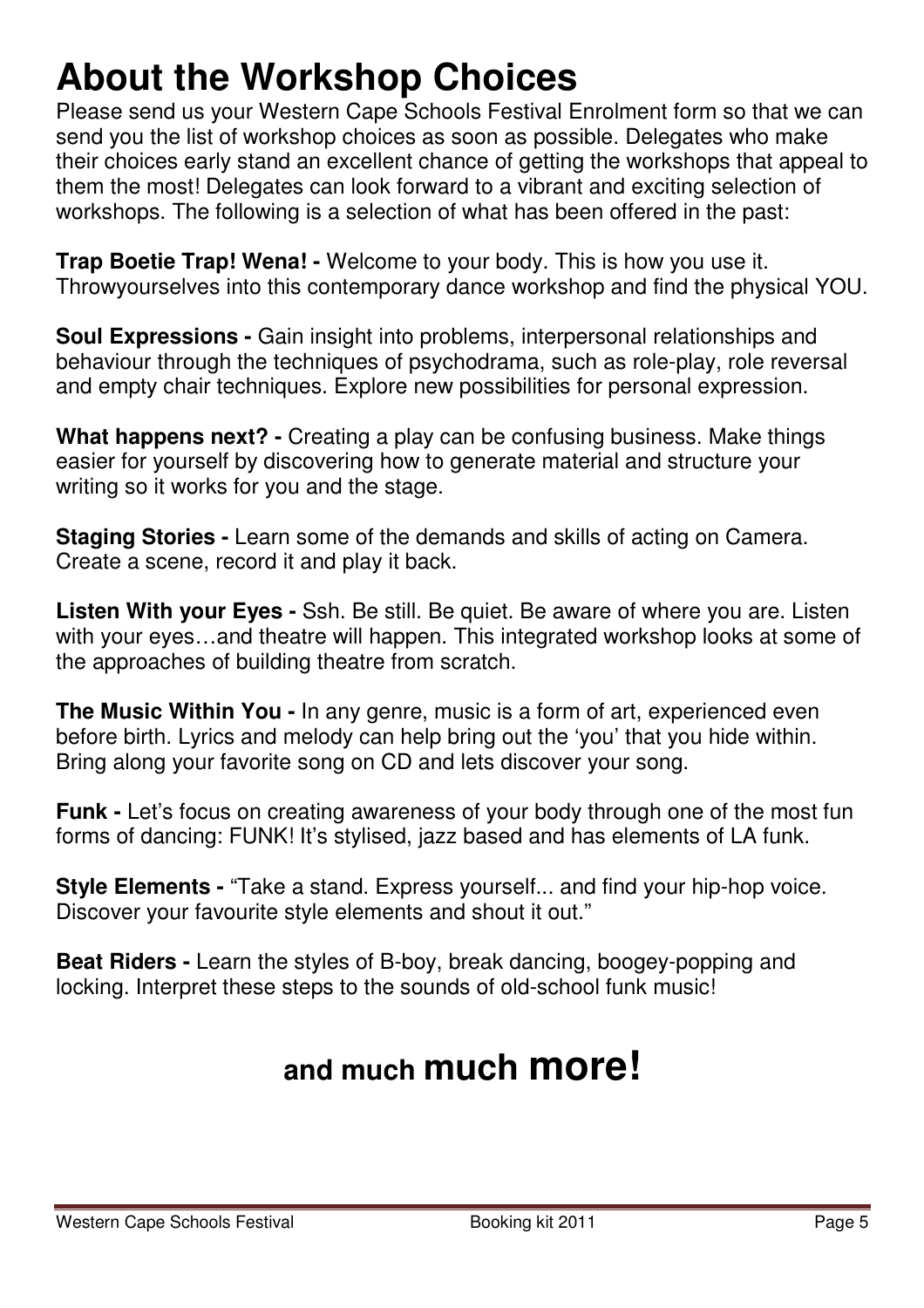# **Festival Etiquette and Code of Conduct Please discuss this with pupils before arriving at the festival.**

Teachers/chaperones are kindly asked to monitor the behaviour of their delegates in venues.

- 1. All delegates are subject to the Code of Conduct at all times during the festival. You are kindly asked not to jeopardise future festivals with poor behaviour.
- 2. Delegates are kindly asked to respect the property of our hosts and not to cause damage to property in any way.
- 3. Please be punctual for the start of all performances, lectures, and workshops. Latecomers can disturb performers, and organisers reserve the right to keep latecomers out of the theatre venues until a suitable interval. Most productions do not have an interval.
- 4. Once seated in theatres we ask you to respect the theatre process and not to disrupt the experience of those around you by coming and going during a performance, or engaging in disruptive behaviour e.g. talking.
- 5. No food or drink may be consumed in theatres or workshop venues.
- 6. Please understand that in the interests of developing empowered, richer, fuller, human beings it is important to promote socially acceptable modes of behaviour amongst our delegates. We need all delegates to be bright-eyed and refreshed for the busy programme they will have ahead of them; a good night's rest will be imperative during the festival.

**By observing these basic courtesies, we hope to establish an audience that is both respectful and sensitive to the needs of performers and fellow audience members, and to promote a more receptive environment where all present may enjoy the event.** 

# **Please remember to switch your cell phone OFF and keep it in a safe place!**

# **Thank you**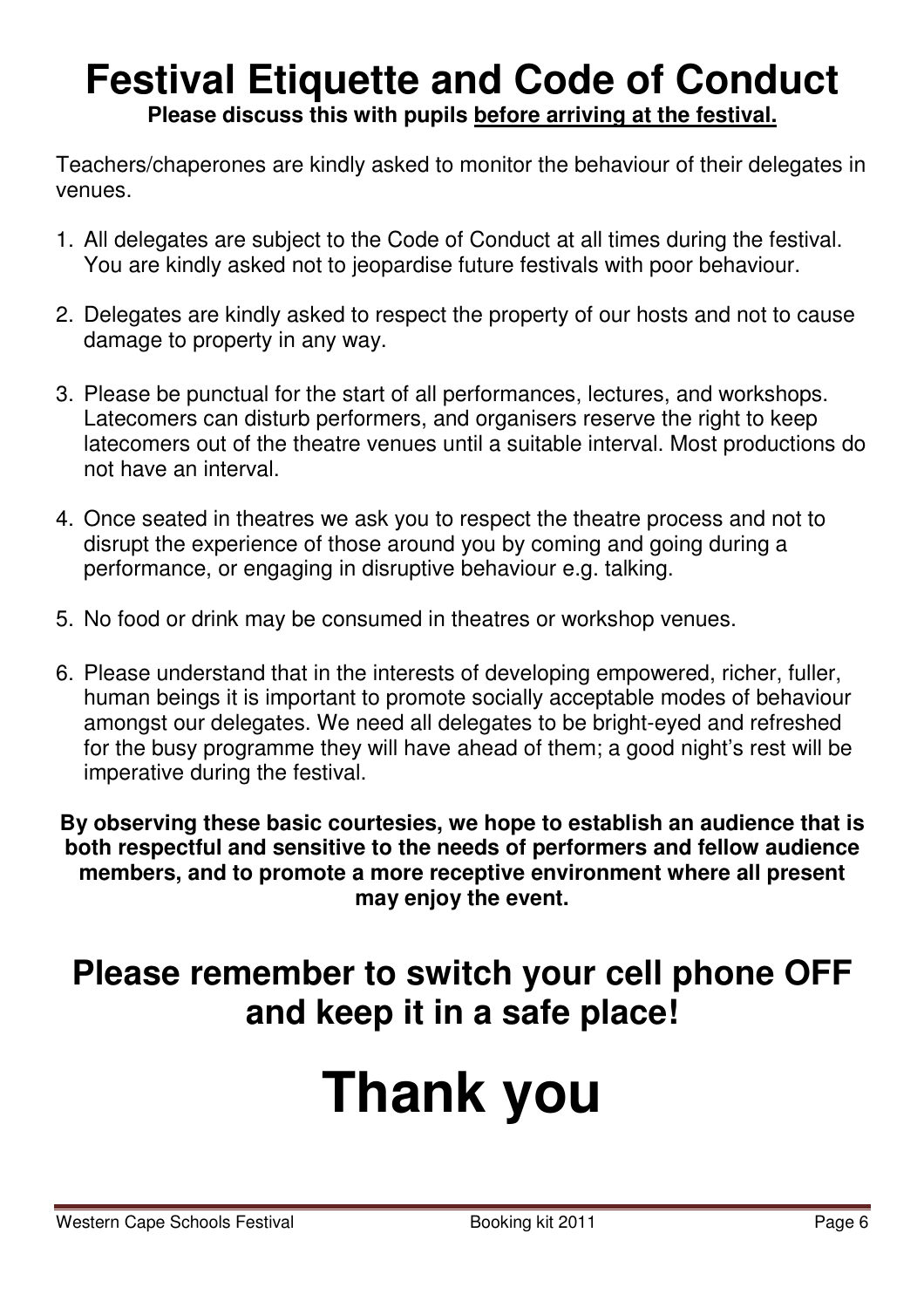# **General Information**

- **Dates:** Western Cape Festival 15th & 16th February 2011 Western Cape Festival – 17th & 18th February 2011
- **Cost:** R340 per delegate (Teachers and learners are liable for the registration fee)
- **Times:** Provisional (to be confirmed):  $15<sup>th</sup>/17<sup>th</sup>$  Feb 07h30 17h30  $16^{th}/18^{th}$  Feb - 08h30 - 17h30
- **Venue:** Artscape Theatre Centre, Cape Town

# **Closing date for enrolments:**

## **Final Closing Date for all schools: 19 January 2011**

#### **Registration**

The festivals start with REGISTRATION from 07h30 and 08h30 in the foyer of Artscape on 15<sup>th</sup>/17<sup>th</sup> February. Please arrive in good time to register and collect your Festival information packs.

End of Day: The festival will end at approximately 17h30 each day. Please provide us with a fax number where final details/changes to this information can be sent to you,

OR call us to confirm bookings and final arrangements by 8 February 2011.

## **Transport**

School parties must use their own or public transport to and from the festival venue each day.

## **Dress**

Pupils must wear school uniform for the Official Opening and until they take part in their first workshop. For workshops pupils need to change into comfortable working clothes (e.g. school tracksuits). Please ensure that your pupils bring comfortable "working clothes" with them.

## **Accommodation**

The Grahamstown Foundation is unfortunately unable to arrange accommodation. Out-of-town delegates are kindly asked to make their own arrangements for accommodation. We will assist you as far possible as we can.

#### **Meals & Refreshments**

Light meals and teas are provided **during** the festival. They are of the "fast-food" variety and are included in the registration fee. Be sure to indicate any dietary preferences on the enrolment form.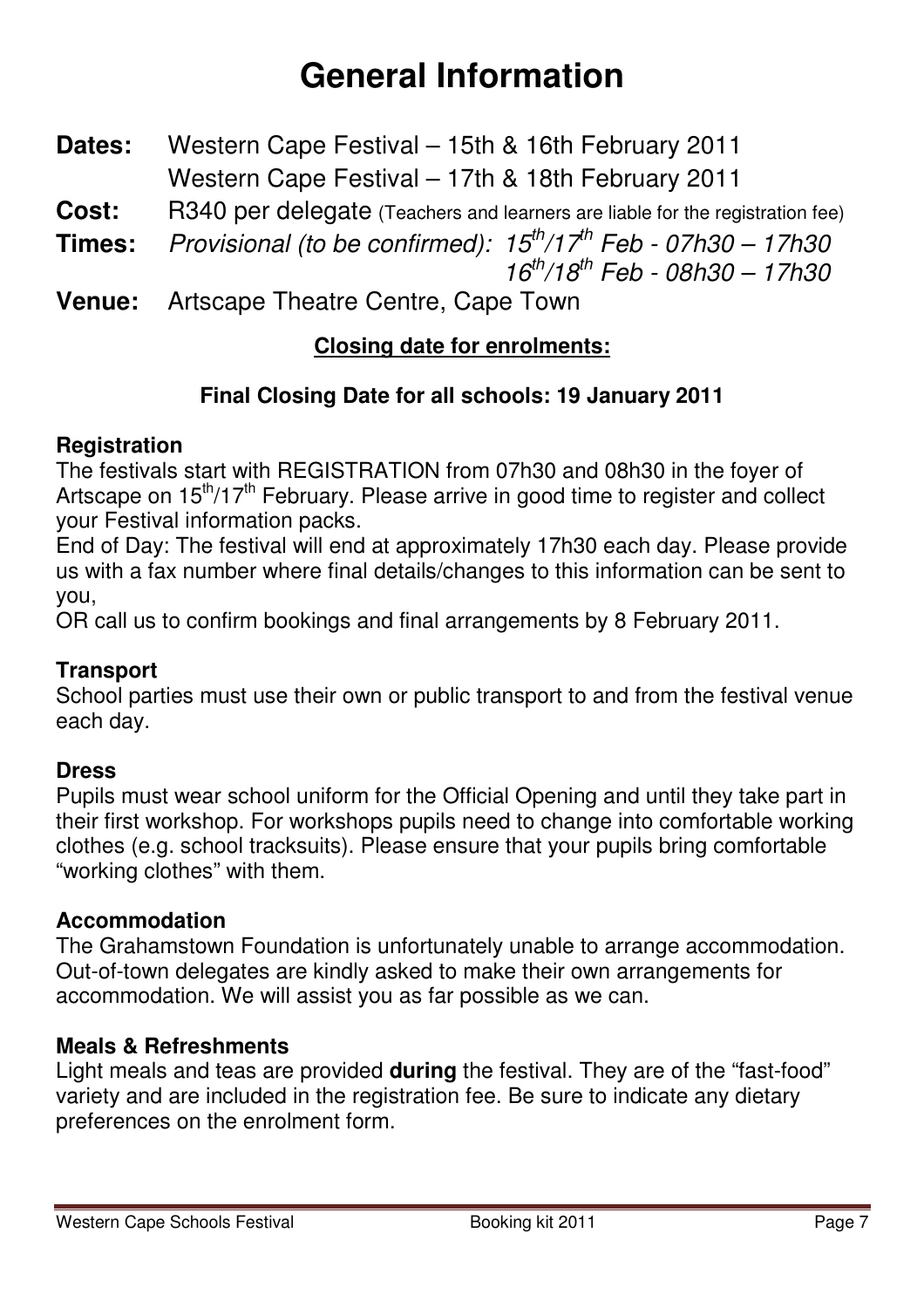#### **Workshop choices**

Workshops are allocated on a first come, first served basis. Each workshop takes a limited number of people and so choices **cannot be guaranteed**. Please indicate your choices, in order of preference, on the enrolment form. Delegates will be placed in the workshops of their choice **if there is space**. Delegates will be supplied with workshop tickets at registration. A valid workshop ticket guarantees entry to a workshop.

#### **Chaperons/Teachers**

Each school party must be accompanied by a teacher/chaperon. Chaperons are expected to remain with their learners throughout festival performances, to assume responsibility for pupils' behaviour, and to assist pupils in finding venues and workshops. Both learners and teachers stand to benefit enormously from the festival experience.

# **Bookings**

**Booking is essential to secure your place** and for making adequate catering and workshop arrangements. All bookings will be confirmed if you have supplied us with a fax number. You may also confirm your booking by calling Lily in the Schools Festival office on *046-603 1107, or faxing us at 046-622 7462.* 

*"It was a great experience."* 

*– Learner, 2010* 





*"I have definitely had an enlightening and an aweinspiring experience. Drama is my life and the possibilities are endless. I was inspired and your shows are well presented."* 

*- Learner, 2010*